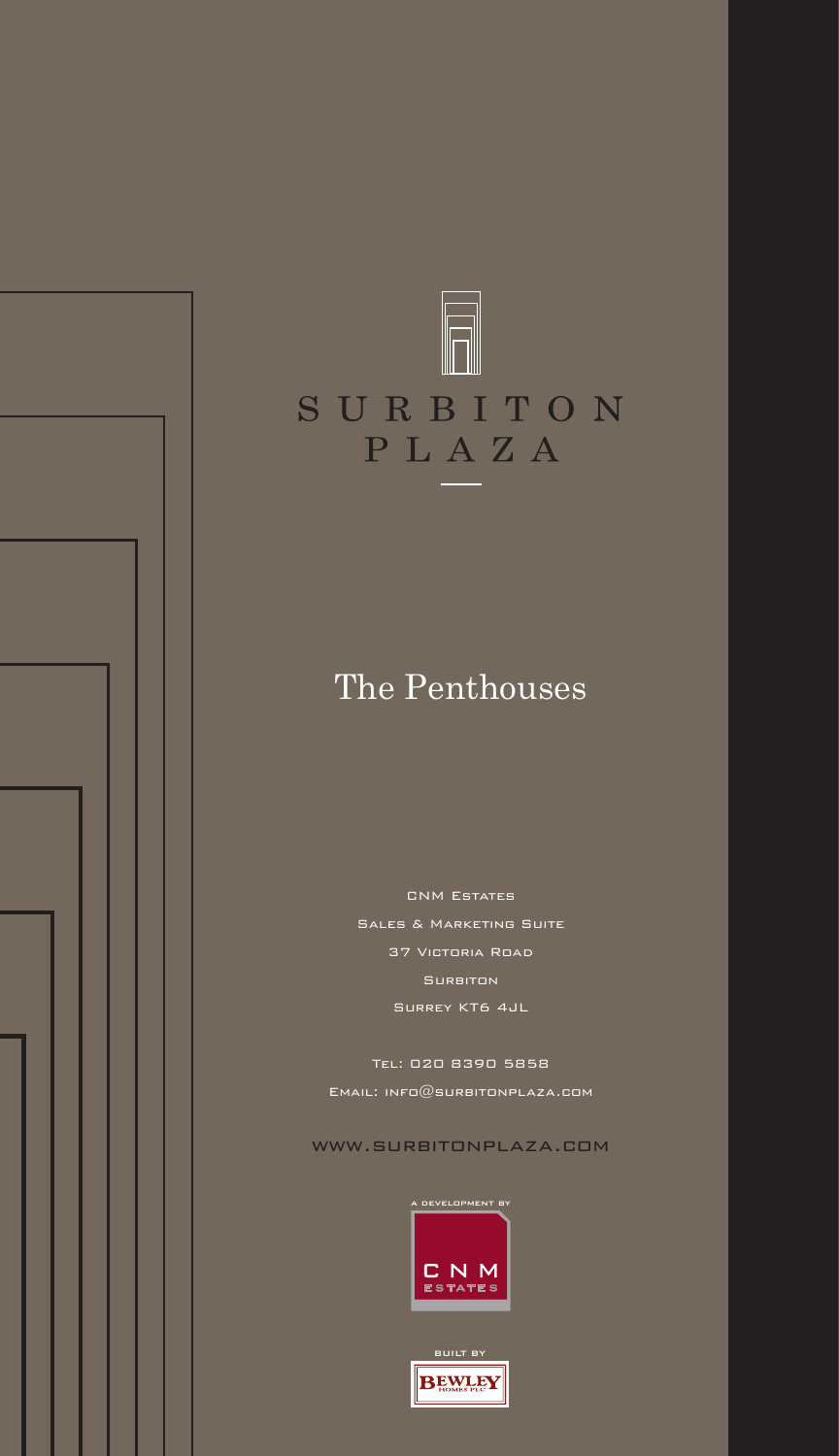



#### Apt 36

Bedroom 1 15'3" x 10'2" 1650mm x 3100mm 15'3" x 10'2" Bedroom 2 4103mm x 2895mm 13'6" x 9'6" Living/Dining 6508mm x 5345mm 21'4" x 17'6" Kitchen 2917mm x 2805mm 9'7" x 9'2" Terrace  $30.91m^2$ 

Surbiton Plaza Penthouse layouts shown here are for approximate measurements only. They are not necessarily shown in scale to each other. Exact layout and sizes of apartments and balcony or terrace detail may vary.

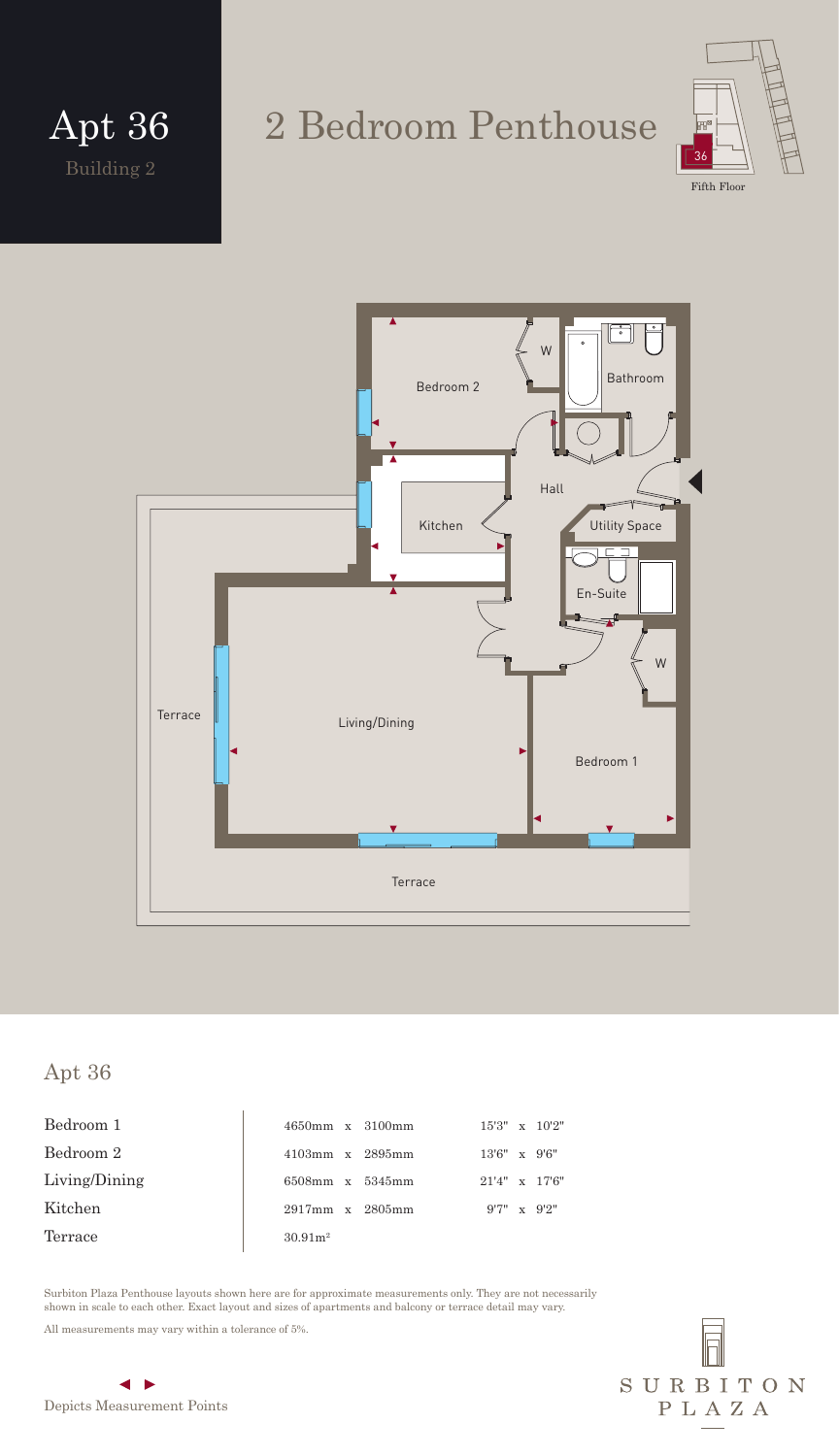

Fifth Floor



#### Apt 35

Bedroom 1 Bedroom  $2$ Living/Dining/Kitchen Terrace  $\vert$ 

|                    | 5308mm x 3100mm | $17'5'' \times 10'2''$ |  |
|--------------------|-----------------|------------------------|--|
|                    | 3849mm x 2800mm | $12'8'' \times 9'2''$  |  |
|                    | 6711mm x 5077mm | $22'0'' \times 16'8''$ |  |
| 18.49 <sup>2</sup> |                 |                        |  |

Surbiton Plaza Penthouse layouts shown here are for approximate measurements only. They are not necessarily shown in scale to each other. Exact layout and sizes of apartments and balcony or terrace detail may vary.

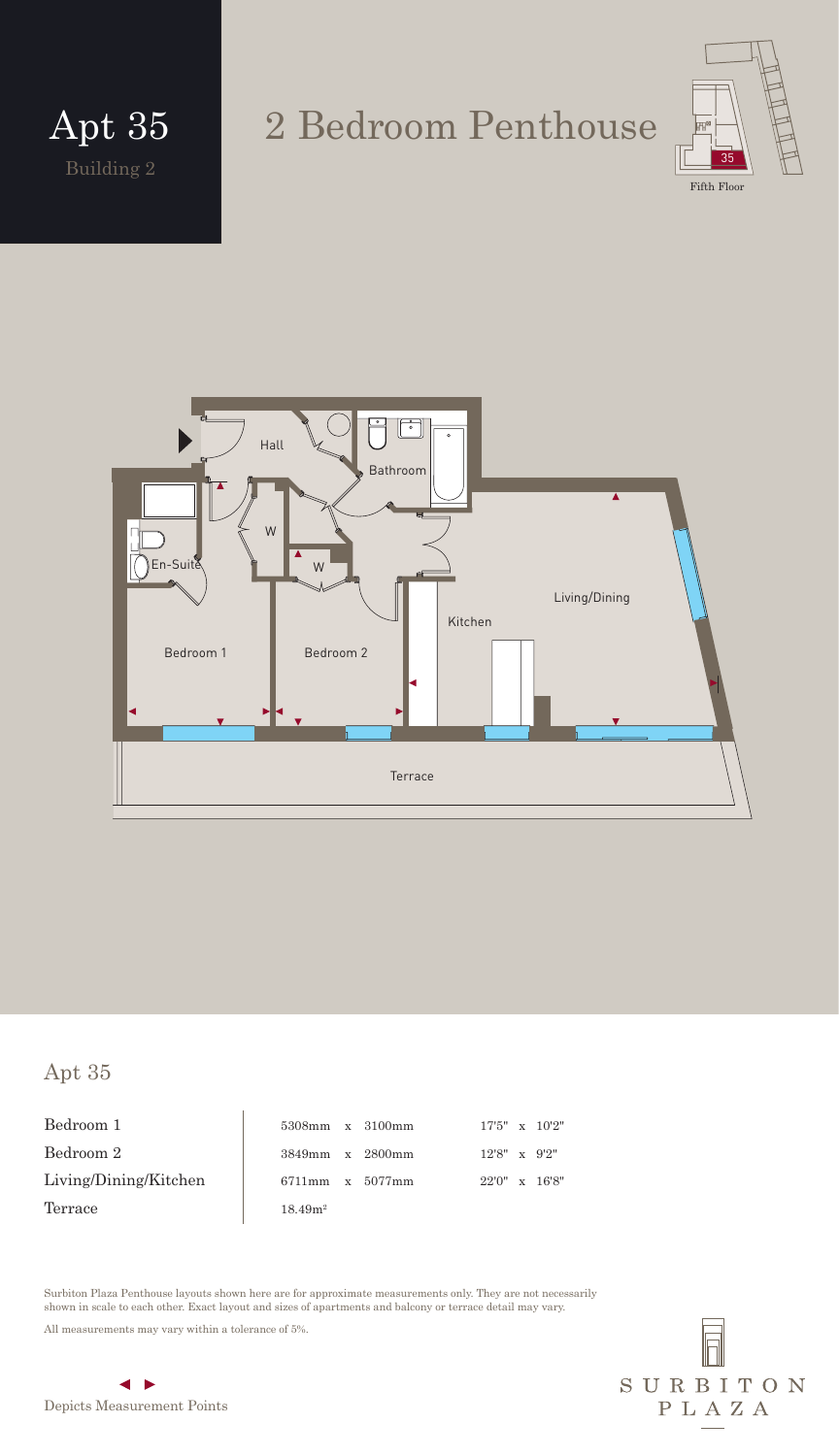

SURBITON

PLAZA

Living/Dining Kitchen Hall Bedroom 1 W W Bathroom En-Suite Utility Space Bedroom 2

#### Apt 34

Bedroom 1 6109mm x 3100mm 20'1" x 10'2" Bedroom 2 4224mm x 2800mm 13'10" x 9'2" Living/Dining 6547mm x 3400mm 21'6" x 11'2" Kitchen 3208mm x 1900mm 10'6" x 6'3"

Surbiton Plaza Penthouse layouts shown here are for approximate measurements only. They are not necessarily shown in scale to each other. Exact layout and sizes of apartments and balcony or terrace detail may vary.

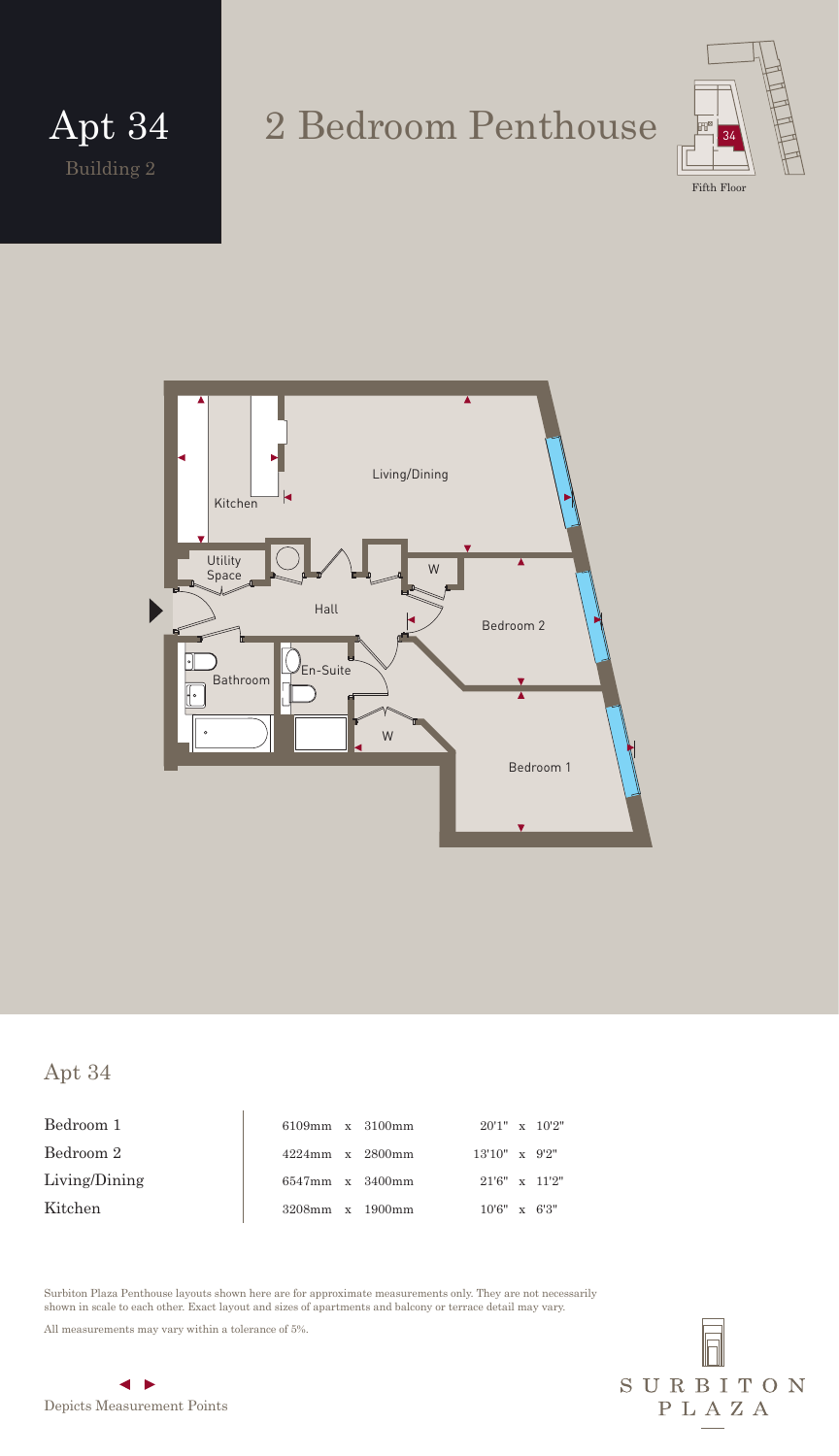



Fifth Floo



#### Apt 33

Bedroom 1 Bedroom  $2$ Living/Dining/Kitchen Terrace

| $4250$ mm x $4100$ mm |  | $13'11''$ x $13'5''$ |                         |
|-----------------------|--|----------------------|-------------------------|
| 3500mm x 3312mm       |  |                      | $11'6'' \times 10'10''$ |
| 8661mm x 6120mm       |  | $28'5''$ x $20'1''$  |                         |
| 6.59 $m2$             |  |                      |                         |

Surbiton Plaza Penthouse layouts shown here are for approximate measurements only. They are not necessarily shown in scale to each other. Exact layout and sizes of apartments and balcony or terrace detail may vary.

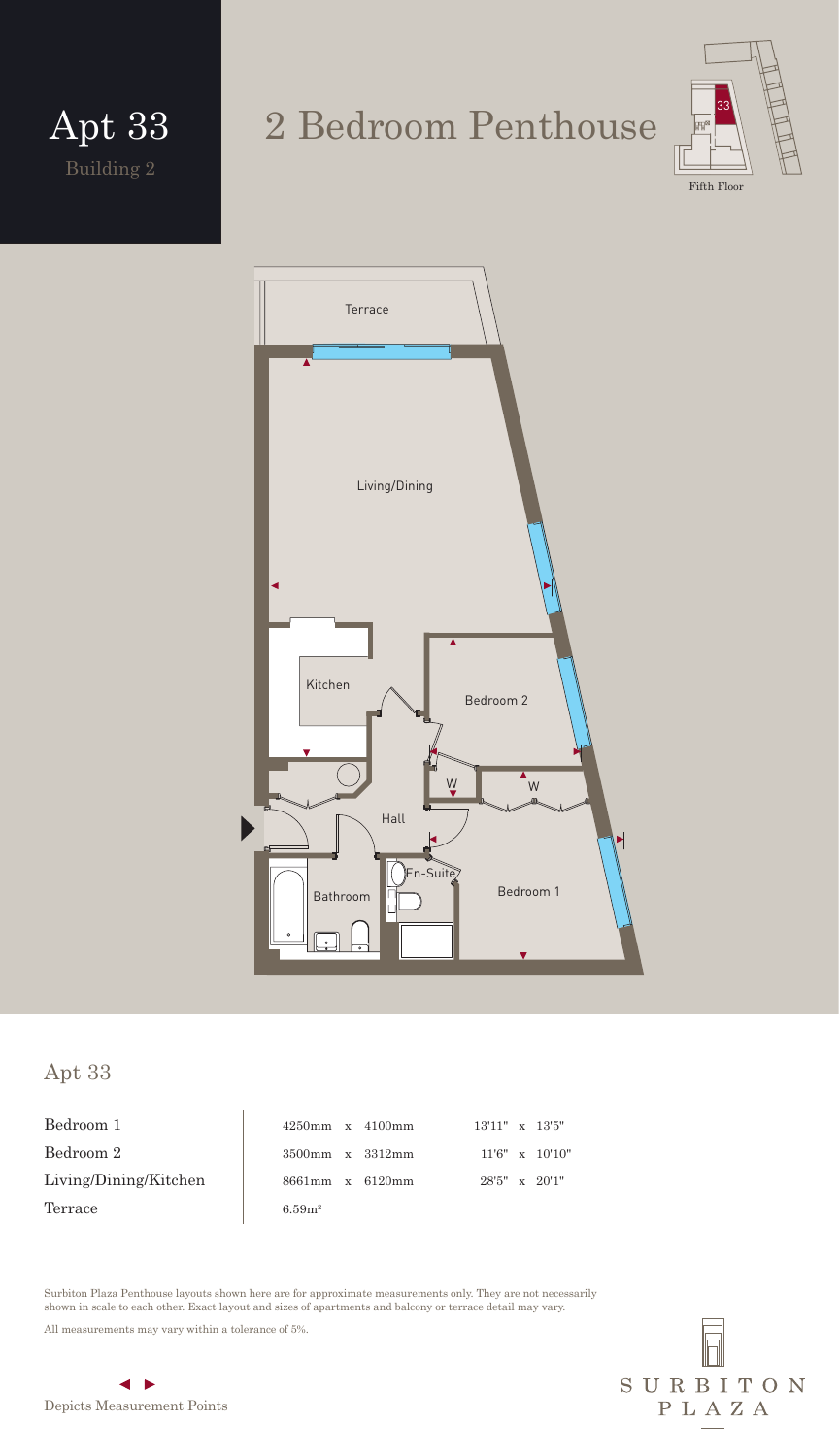

Terrace Living/Dining Bedroom 1 W W Kitchen  $\frac{1}{\circ}$ Hall W Bathroom <u>En-Suite</u> Bedroom 2 Study Area

#### Apt 32

Bedroom 1 16'4" x 10'2" 16'4" x 10'2" Bedroom 2 3495mm x 3069mm 11'6" x 10'1" Living/Dining 5182mm x 3658mm 17'1" x 12'4" Kitchen 2743mm x 2439mm 9'8" x 8' Terrace  $11.86m^2$ 

Surbiton Plaza Penthouse layouts shown here are for approximate measurements only. They are not necessarily shown in scale to each other. Exact layout and sizes of apartments and balcony or terrace detail may vary.

All measurements may vary within a tolerance of 5%.



 $\blacktriangleleft$   $\blacktriangleright$ Depicts Measurement Points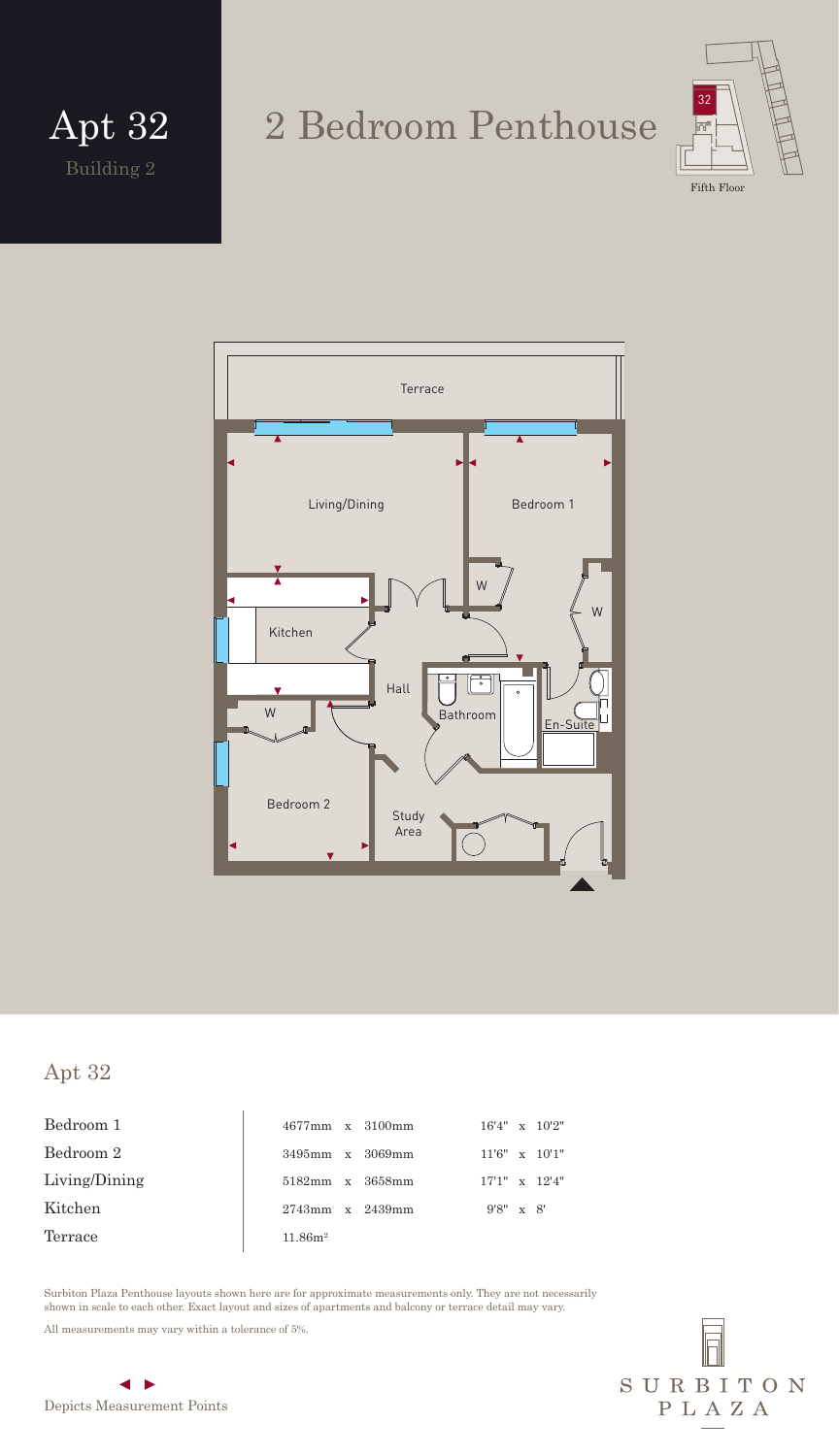

Fourth Floor



#### Apt 31

| Bedroom 1     | 4108mm x 3800mm     |   |           |                       | $13'6'' \times 12'6''$ |
|---------------|---------------------|---|-----------|-----------------------|------------------------|
| Bedroom 2     | 3750mm              |   | x 2800mm  | $12'4'' \times 9'2''$ |                        |
| Living/Dining | 5579mm              | X | $4805$ mm |                       | $18'4'' \times 15'9''$ |
| Kitchen       | 2831 mm             |   | x 2750mm  |                       | $9'3'' \times 9'0''$   |
| Terrace       | 23.14m <sup>2</sup> |   |           |                       |                        |

Surbiton Plaza Penthouse layouts shown here are for approximate measurements only. They are not necessarily shown in scale to each other. Exact layout and sizes of apartments and balcony or terrace detail may vary.

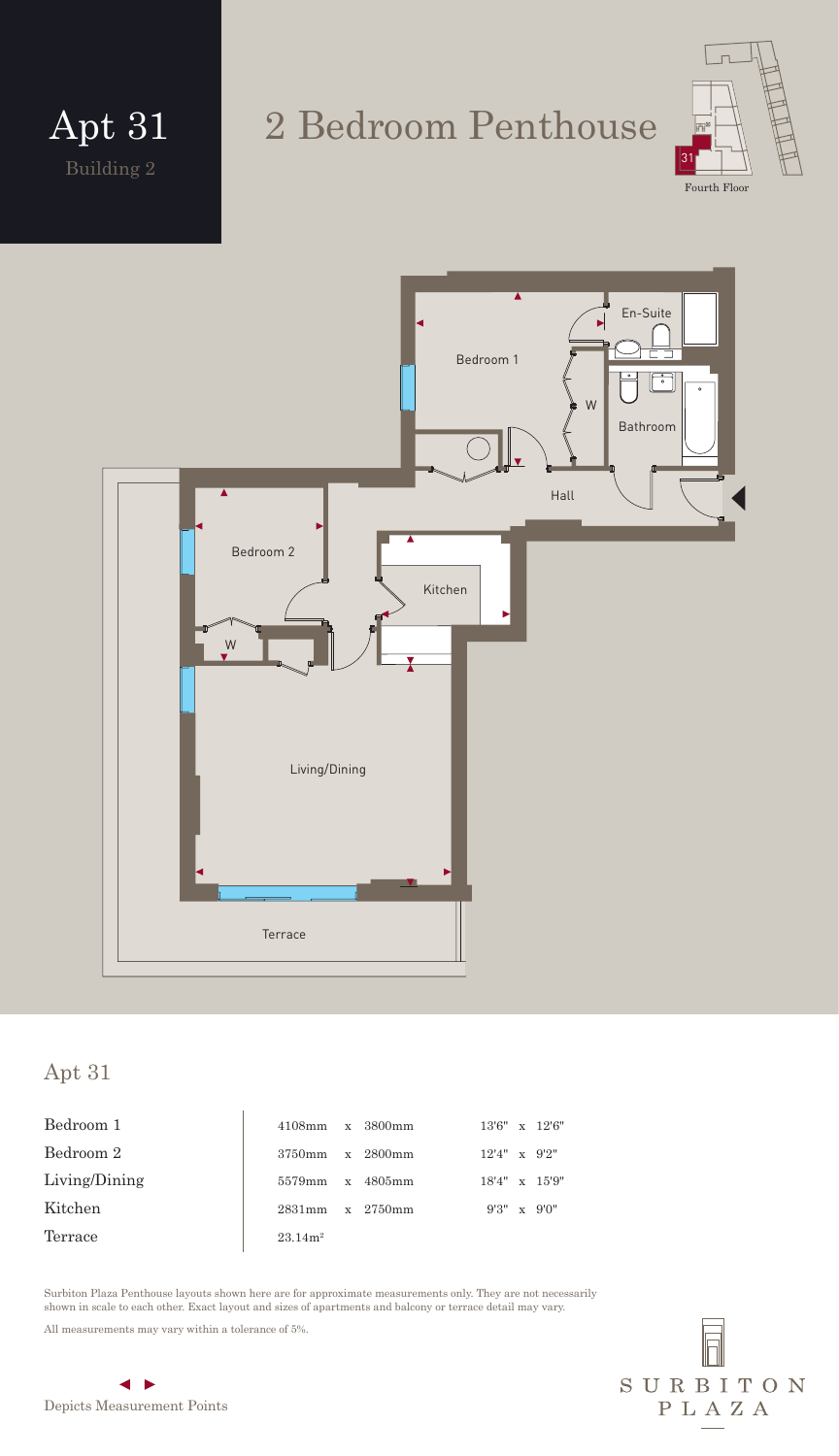

Living/Dining Kitchen Bedroom 2 Terrace  $\bar{W}$ W En-Suite Bathroom Bedroom 1 **Utility** Space

#### Apt 30

Bedroom 1 Bedroom  $2$ Living/Dining/Kitchen Terrace

| $4513$ mm x 3100mm  |  | $14'10'' \times 10'2''$ |  |
|---------------------|--|-------------------------|--|
| 3266mm x 2800mm     |  | $10'9''$ x $9'2''$      |  |
| 7516mm x 3893mm     |  | $24'8'' \times 12'9''$  |  |
| 13.64m <sup>2</sup> |  |                         |  |

Surbiton Plaza Penthouse layouts shown here are for approximate measurements only. They are not necessarily shown in scale to each other. Exact layout and sizes of apartments and balcony or terrace detail may vary.

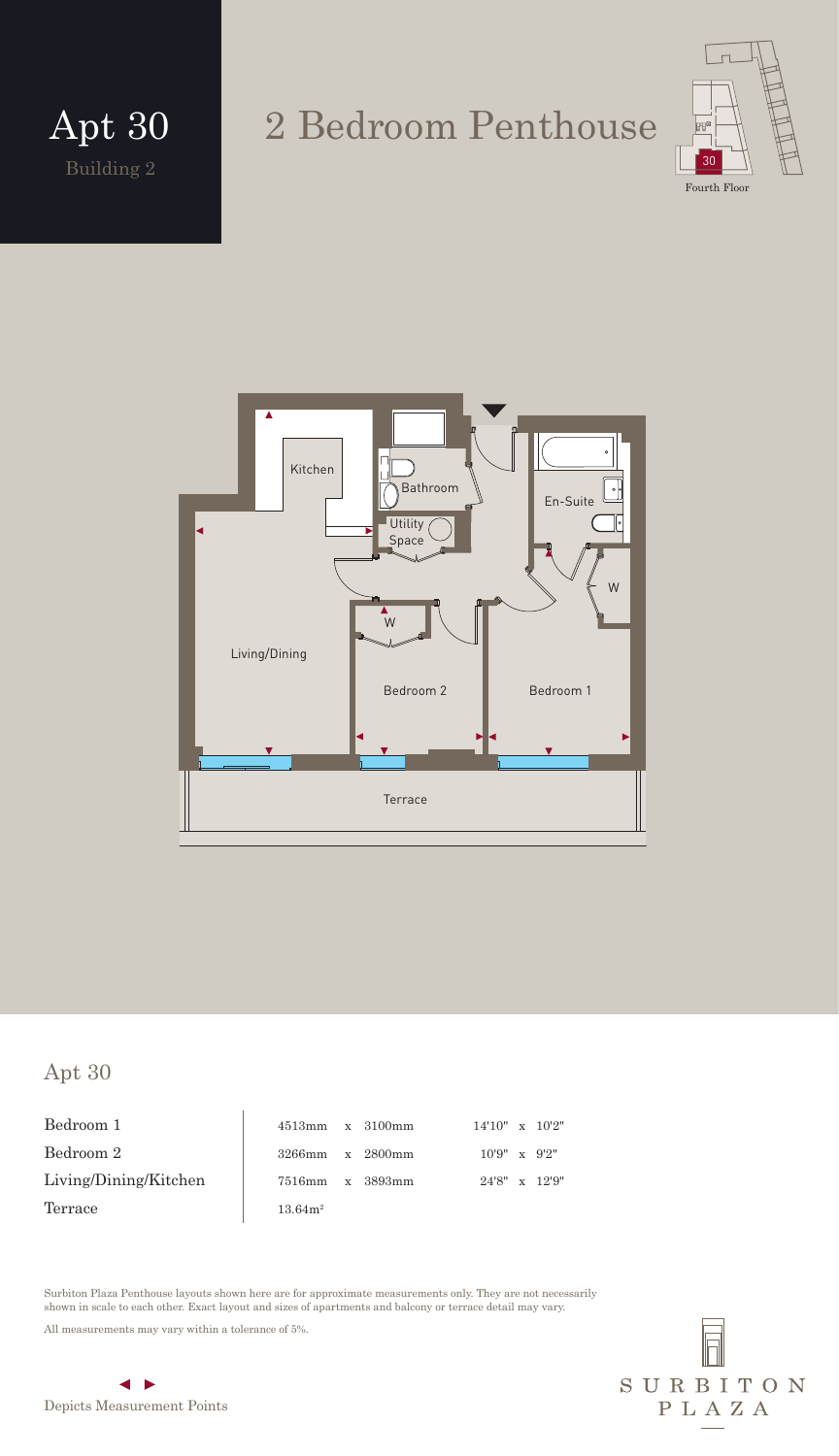



Shower Utility | En-Suite Utility Space  $\frac{1}{2}$ Bedroom 1 Hall W Study Area Kitchen Bedroom 2 Living/Dining W Terrace

#### Apt 29

Bedroom 1 3705mm x 3604mm 12'2" x 11'10" Bedroom 2 4238mm x 3401mm 13'11" x 11'2" Living/Dining 5659mm x 3730mm 18'7" x 12'3" Kitchen 11'8" x 7'11" Terrace 31.09m<sup>2</sup>

Surbiton Plaza Penthouse layouts shown here are for approximate measurements only. They are not necessarily shown in scale to each other. Exact layout and sizes of apartments and balcony or terrace detail may vary.

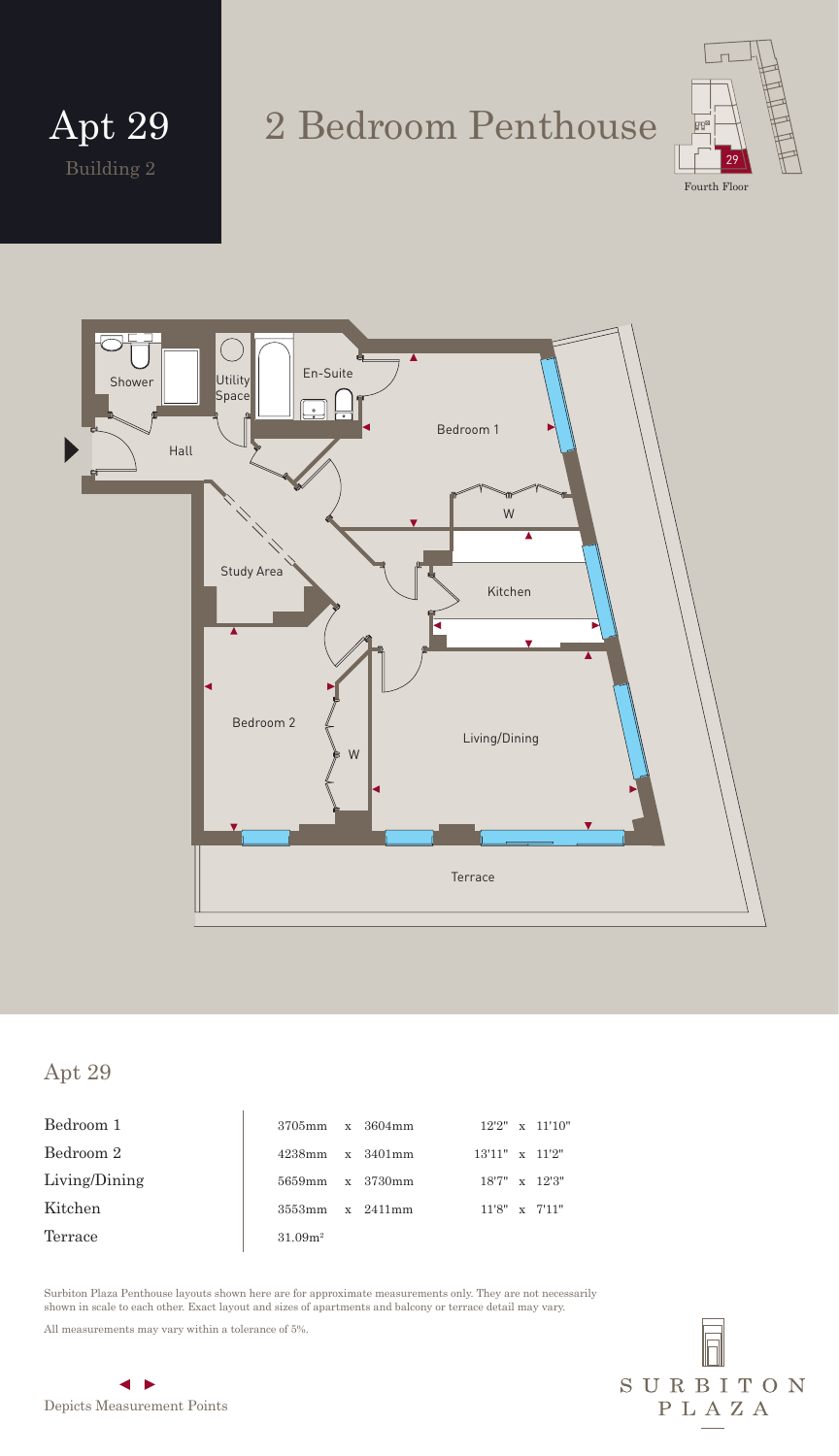

W  $B$ athroom  $\left\| \begin{array}{c} \hline \ \hline \end{array} \right\|$   $\left\| \begin{array}{c} \hline \ \hline \ \hline \end{array} \right\|$   $\left\| \begin{array}{c} \hline \ \hline \ \hline \end{array} \right\|$ Bedroom 1 **Terrace** Kitchen Living/Dining Hall W 17 Bedroom 2 Study Area

#### Apt 28

Bedroom 1 6497mm x 2715mm 21'4" x 8'11" Bedroom 2 4923mm x 2868mm 16'2" x 9'5" Living/Dining/Kitchen 7312mm x 3451mm 24'1" x 11'4"  $Termace$  14.89m<sup>2</sup>

Surbiton Plaza Penthouse layouts shown here are for approximate measurements only. They are not necessarily shown in scale to each other. Exact layout and sizes of apartments and balcony or terrace detail may vary.

All measurements may vary within a tolerance of 5%.



# SURBITON PLAZA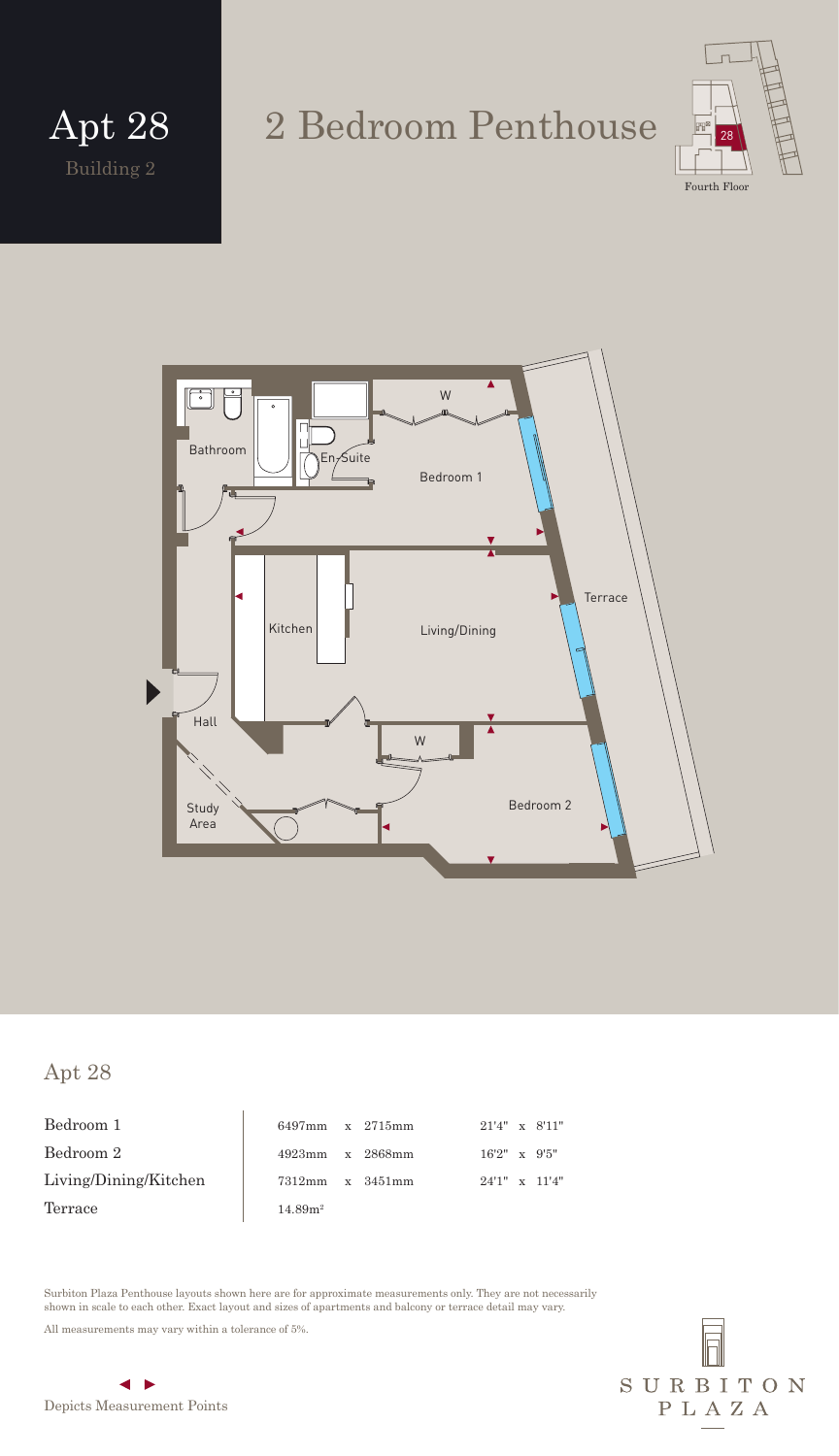Building 2 Apt 26

### 2 Bedroom Penthouse



Living/Dining Kitchen Bedroom 2 Bedroom 1 Shower room En-Suite W W Terrace Hall

#### Apt 26

Bedroom 1 Bedroom  $2$ Living/Dining/Kitchen Terrace

| 7360mm x 2791mm    |  | $24'2'' \times 9'2''$ |                         |
|--------------------|--|-----------------------|-------------------------|
| 4086mm x 2791mm    |  | $13'5'' \times 9'2''$ |                         |
| 7385mm x 4847mm    |  |                       | $24'3'' \times 15'11''$ |
| 26.98 <sup>2</sup> |  |                       |                         |

Surbiton Plaza Penthouse layouts shown here are for approximate measurements only. They are not necessarily shown in scale to each other. Exact layout and sizes of apartments and balcony or terrace detail may vary.